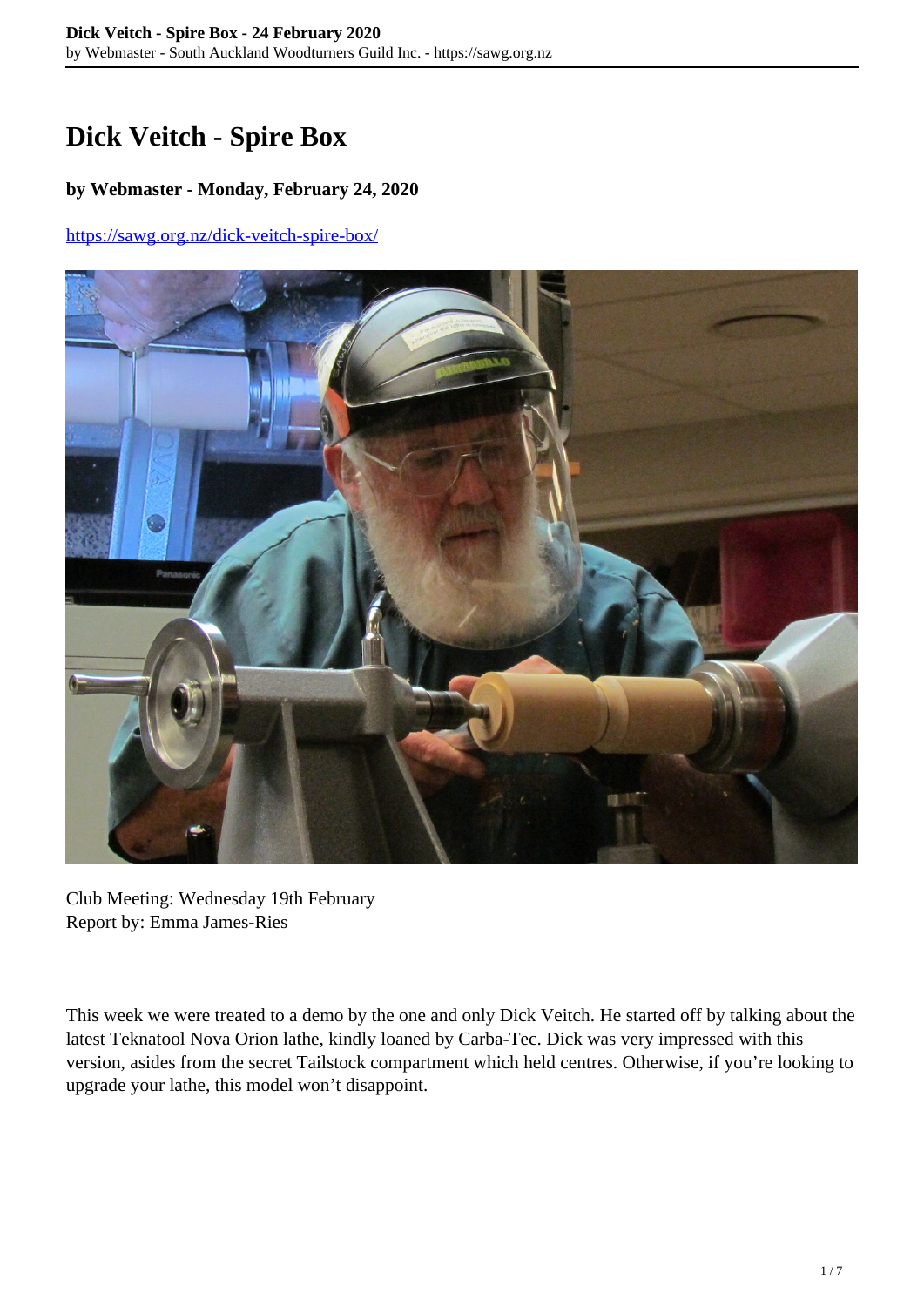

Moving on to the nights project, Dick chose to turn a Spire Box, which was made with multi-centres. It is import to choose a strong grained wood for this project. Taking a piece of wood with dimensions 220mm long and 70mm square, mount on the lathe and round off to 60mm diameter. Once round, cut the curve of the outside of the foot of the box. Then cut a cove in the centre down to 51mm. Now part this cove down the middle and set the spire part aside. Dick then went on to hollow out the lid part of the top section of box. Setting that aside, he hollowed the bottom part of the box to fit the lid. It was at this point that Dick realised he needed to stand on a platform to properly hollow the box, as the new lathe was fractionally too high (it was on a small plinth). Always important to remember to be at the right height for turning to avoid unnecessary strains and pains.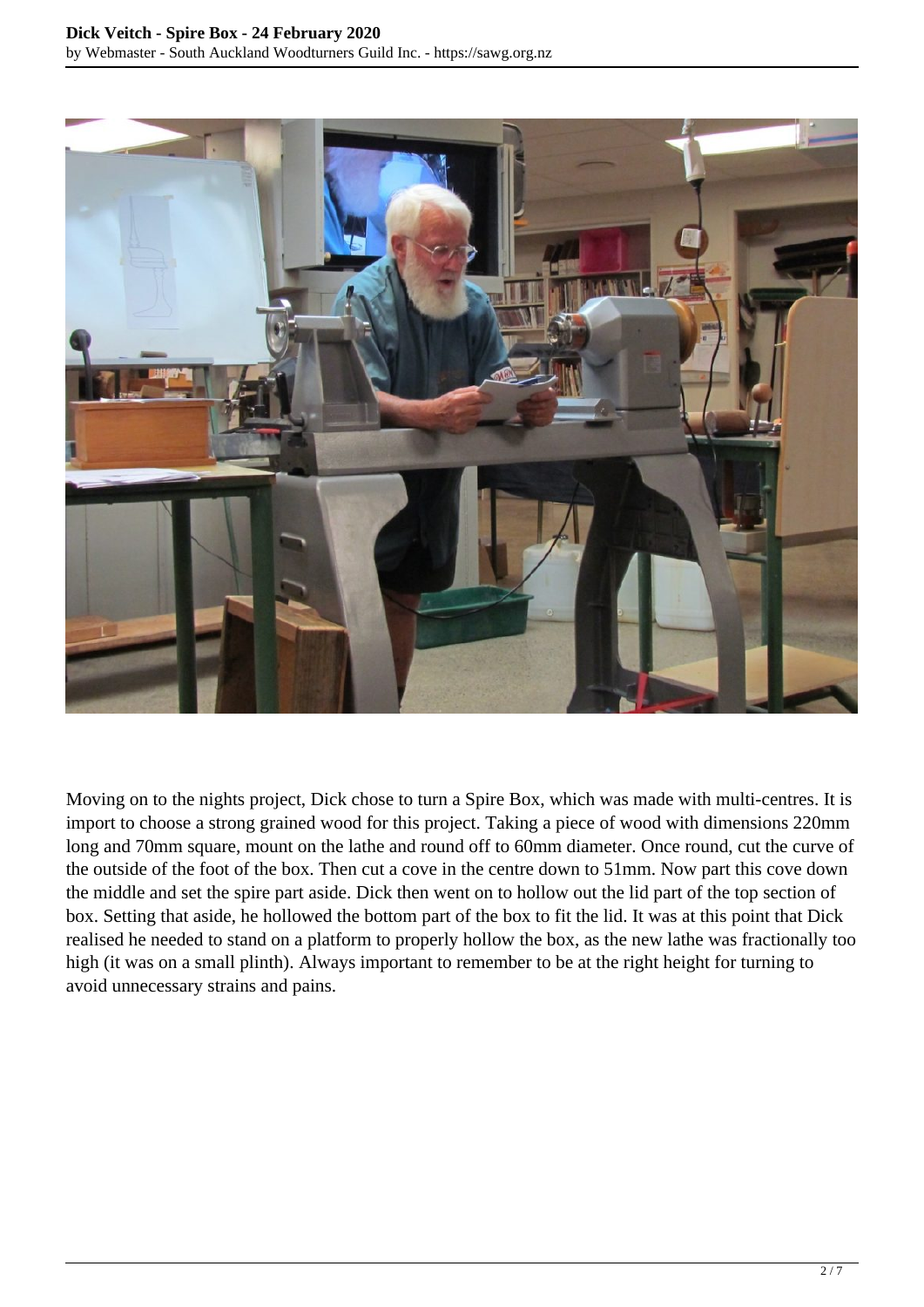

After that was complete, he put both parts of the box together and remounted on the lathe, to recut the curve in the centre. Once cut down to 48mm, mark the centre points on each end. Dick then went on to explain that while making this project, he encountered problems when turning the shaft of the base and the finial on top. This was because the off set body of the box was too heavy for the shaft to bare once it was turned thin. To counteract this problem, Dick made a jam block that fitted neatly into the box to reduce the off-centre weight. Once counterweighted, go on to shape the stem with a spindle gouge. Dick made some lovely beads and wings under the box body and tapered the stem. He then showed us a clever way of sanding the underneath of the box with an electro file. Dick mentioned at this point, that it was wise to put a brace between the box and for to steady the stem when sanding as it is so fragile at this point.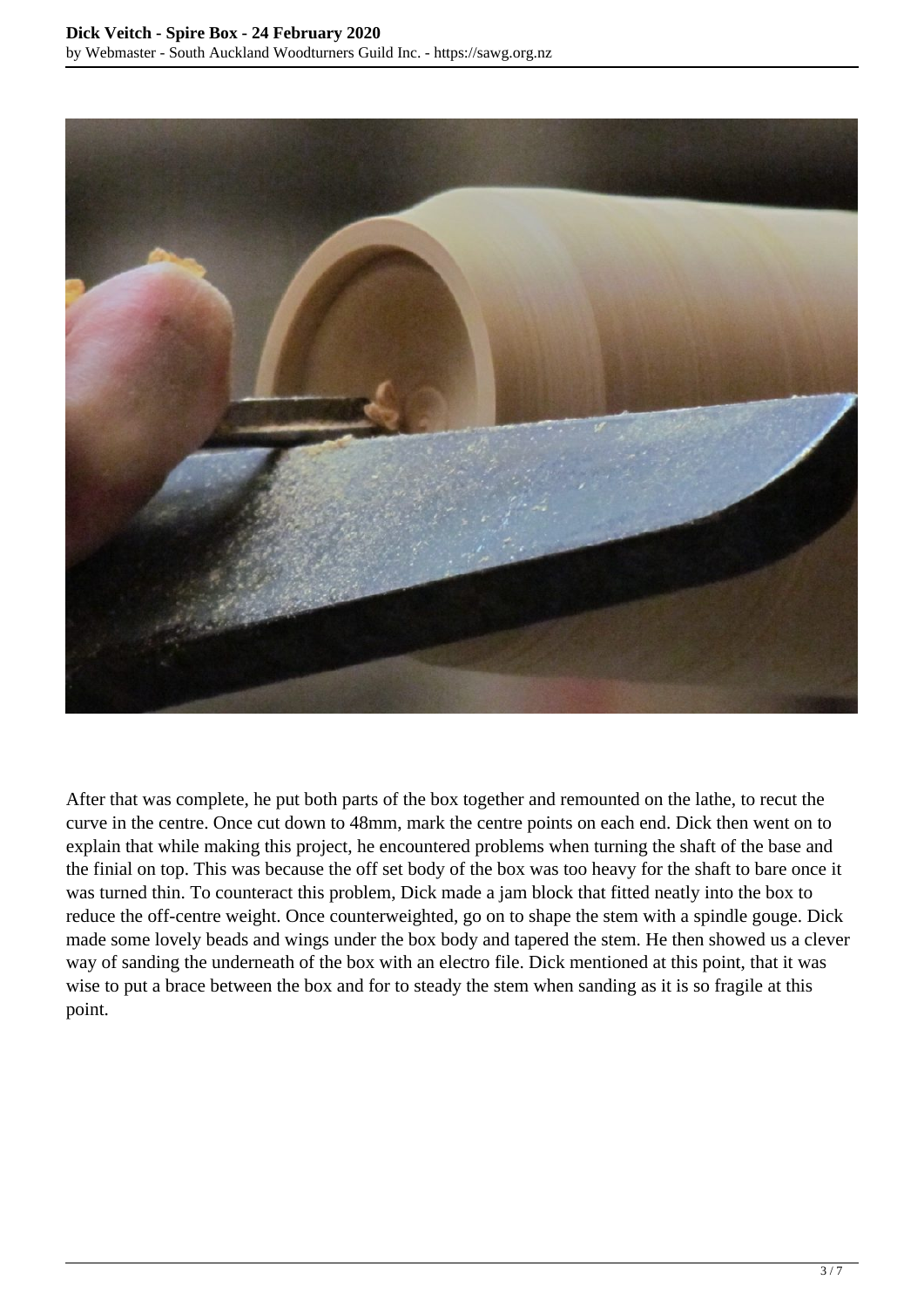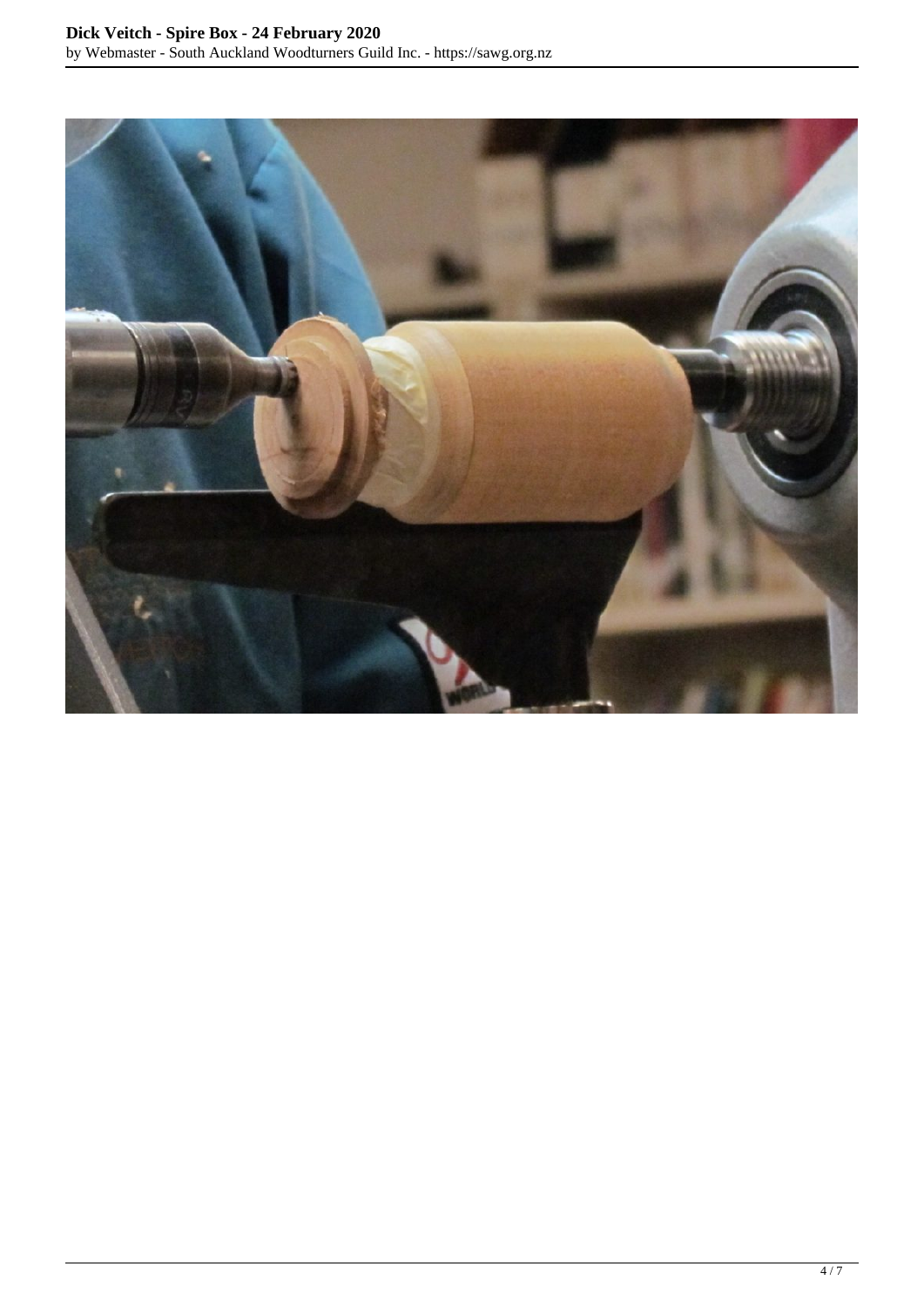

Once Dick was done sanding the base, he went over to his special 'magic box' and pulled out one he'd made earlier. A fabulous project, thank you very much. This project sheet is available on the SAWG website under the name Spire Box.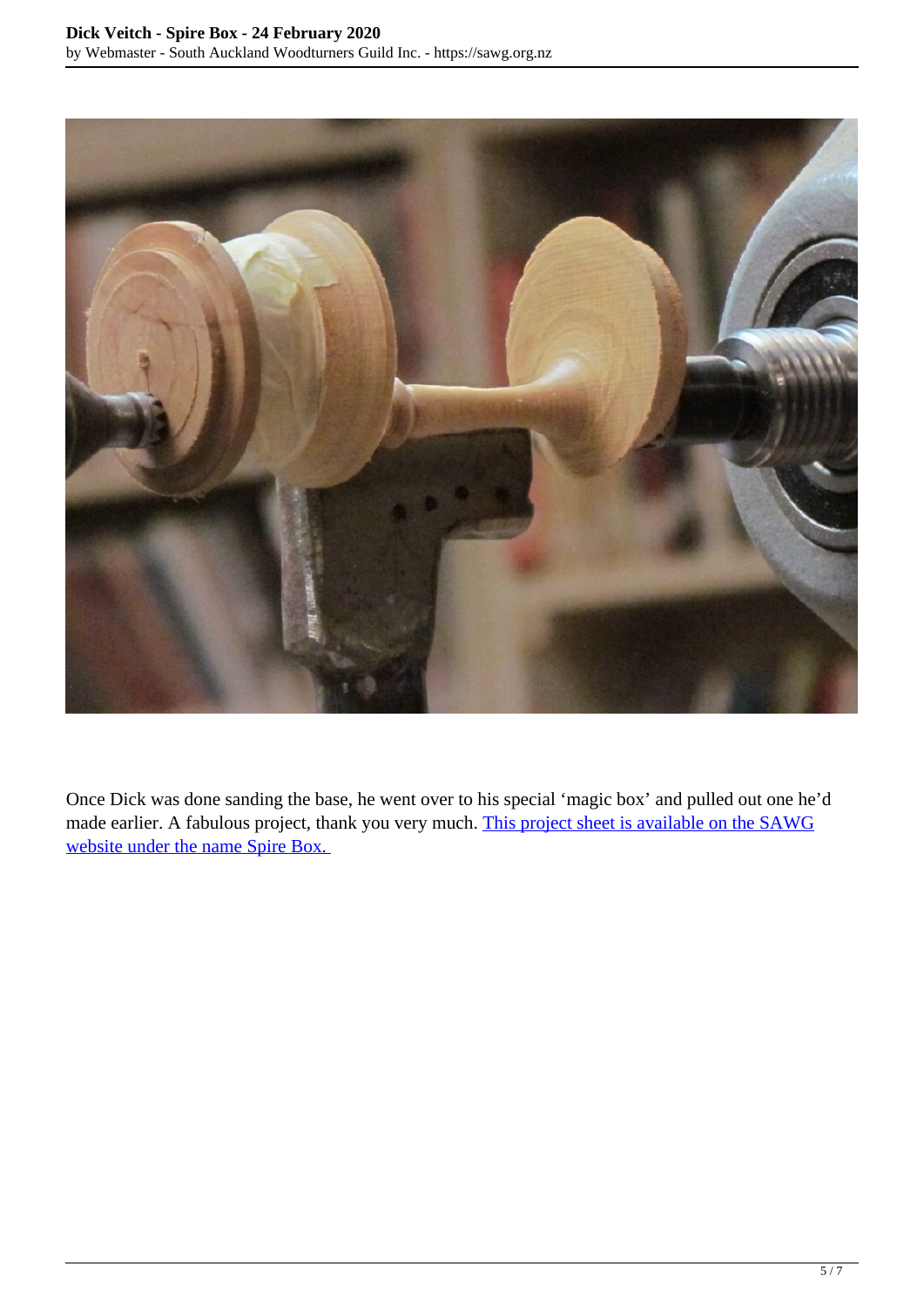